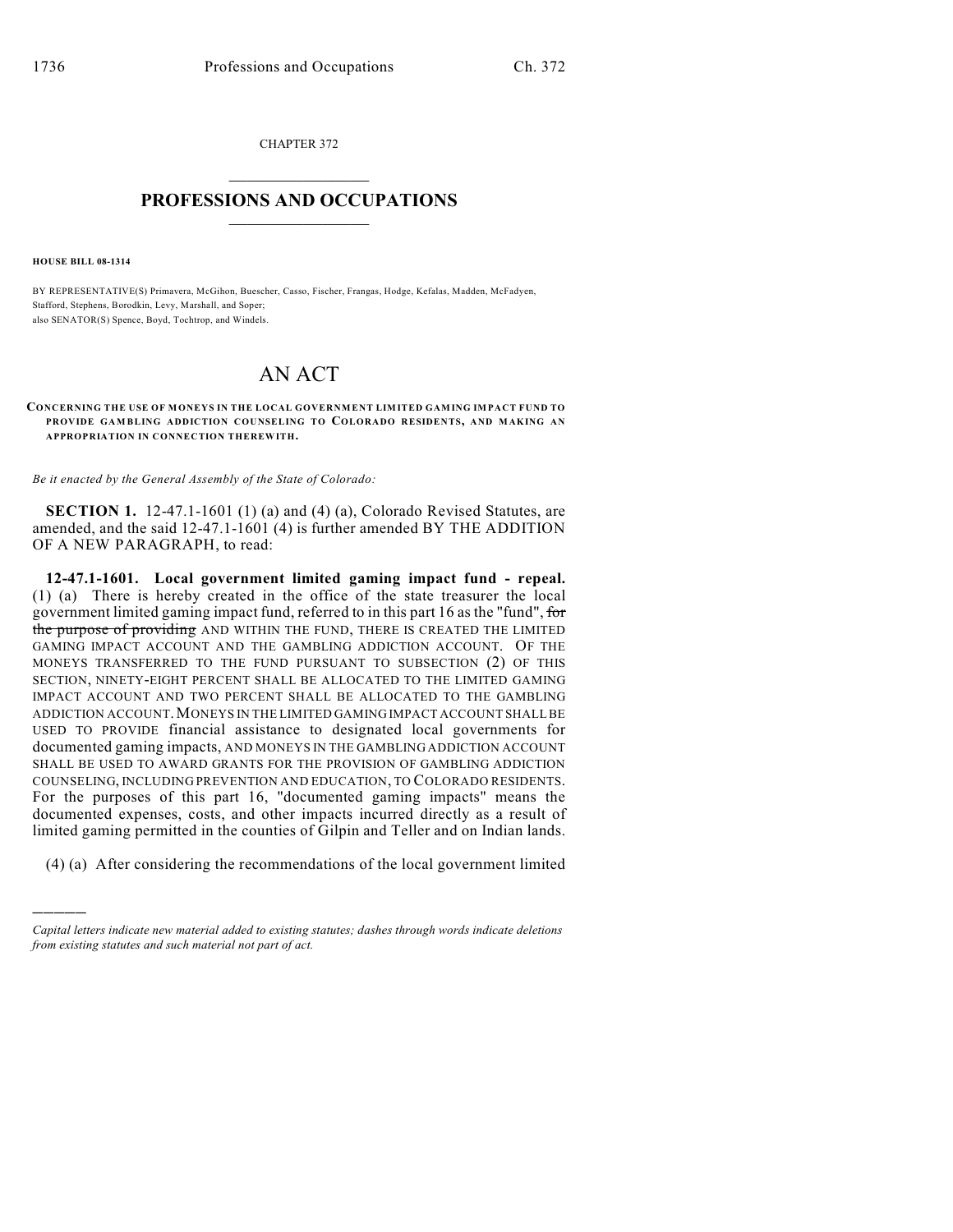gaming impact advisory committee created in section 12-47.1-1602, the moneys from the local government limited gaming impact fund ACCOUNT shall be distributed at the authority of the executive director of the department of local affairs to eligible local governmental entities upon their application for grants to finance planning, construction, and maintenance of public facilities and the provision of public services related to the documented gaming impacts. At the end of any fiscal year, all unexpended and unencumbered moneys in the fund LIMITED GAMING IMPACT ACCOUNT shall remain available for expenditure in any subsequent fiscal year without further appropriation by the general assembly.

(a.5) (I) FOR THE 2008-09 FISCAL YEAR AND EACH FISCAL YEAR THEREAFTER, THE EXECUTIVE DIRECTOR OF THE DEPARTMENT OF HUMAN SERVICES SHALL USE THE MONEYS IN THE GAMBLING ADDICTION ACCOUNT TO AWARD GRANTS FOR THE PURPOSE OF PROVIDING GAMBLING ADDICTION COUNSELING SERVICES TO COLORADO RESIDENTS. THE DEPARTMENT OF HUMAN SERVICES MAY USE A PORTION OF THE MONEYS IN THE GAMBLING ADDICTION ACCOUNT, NOT TO EXCEED TEN PERCENT IN THE 2008-09 FISCAL YEAR AND FIVE PERCENT IN EACH FISCAL YEAR THEREAFTER, TO COVER THE DEPARTMENT'S DIRECT AND INDIRECT COSTS ASSOCIATED WITH ADMINISTERING THE GRANT PROGRAM AUTHORIZED IN THIS PARAGRAPH (a.5). GRANTS SHALL BE AWARDED TO STATE OR LOCAL PUBLIC OR PRIVATE ENTITIES OR PROGRAMS THAT PROVIDE GAMBLING ADDICTION COUNSELING SERVICES AND THAT HAVE OR ARE SEEKING NATIONALLY ACCREDITED GAMBLING ADDICTION COUNSELORS. FOR THE 2008-09 THROUGH 2011-12 FISCAL YEARS, THE EXECUTIVE DIRECTOR OF THE DEPARTMENT OF HUMAN SERVICES SHALL AWARD TEN PERCENT OF THE MONEYS IN THE GAMBLING ADDICTION ACCOUNT IN GRANTS TO ADDICTION COUNSELORS WHO ARE ACTIVELY PURSUING NATIONAL ACCREDITATION AS GAMBLING ADDICTION COUNSELORS. IN ORDER TO QUALIFY FOR AN ACCREDITATION GRANT, AN ADDICTION COUNSELOR APPLICANT SHALL PROVIDE SUFFICIENT PROOF THAT HE OR SHE HAS COMPLETED AT LEAST HALF OF THE COUNSELING HOURS REQUIRED FOR NATIONAL ACCREDITATION. THE EXECUTIVE DIRECTOR OF THE DEPARTMENT OF HUMAN SERVICES SHALL ADOPT RULES ESTABLISHING THE PROCEDURE FOR APPLYING FOR A GRANT FROM THE GAMBLING ADDICTION ACCOUNT, THE CRITERIA FOR AWARDING GRANTS AND PRIORITIZING APPLICATIONS, AND ANY OTHER PROVISION NECESSARY FOR THE ADMINISTRATION OF THE GRANT APPLICATIONS AND AWARDS. NEITHER THE ENTITY, PROGRAM, OR GAMBLING ADDICTION COUNSELOR PROVIDING THE GAMBLING ADDICTION COUNSELING SERVICES NOR THE RECIPIENTS OF THE COUNSELING SERVICES NEED TO BE LOCATED WITHIN THE JURISDICTION OF AN ELIGIBLE LOCAL GOVERNMENTAL ENTITY IN ORDER TO RECEIVE A GRANT OR COUNSELING SERVICES. AT THE END OF ANY FISCAL YEAR, ALL UNEXPENDED AND UNENCUMBERED MONEYS IN THE GAMBLING ADDICTION ACCOUNT SHALL REMAIN IN THE ACCOUNT AND SHALL NOT REVERT TO THE GENERAL FUND OR ANY OTHER FUND OR ACCOUNT.

(II) BY JANUARY 1, 2009, AND BY EACH JANUARY 1 THEREAFTER, THE DEPARTMENT OF HUMAN SERVICES SHALL SUBMIT A REPORT TO THE HEALTH AND HUMAN SERVICES COMMITTEES OF THE SENATE AND HOUSE OF REPRESENTATIVES, OR THEIR SUCCESSOR COMMITTEES, REGARDING THE GRANT PROGRAM. THE REPORT SHALL DETAIL THE FOLLOWING INFORMATION FOR THE FISCAL YEAR IN WHICH THE REPORT IS SUBMITTED:

(A) THE AMOUNT OF MONEYS ALLOCATED TO THE GAMBLING ADDICTION